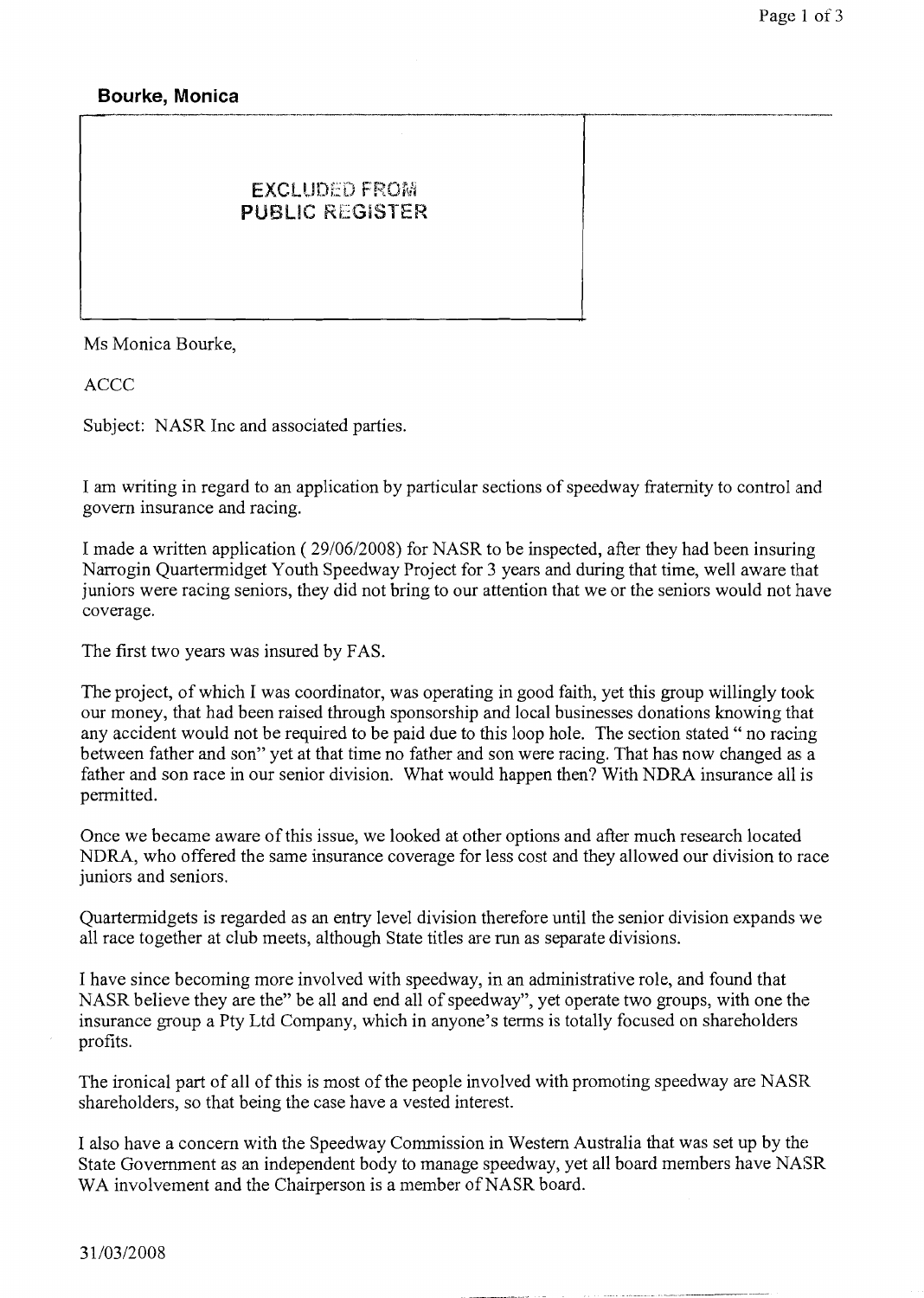This issue has been taken up with State Government body that funds speedway. Department of Sport and Recreation (DSR) and the land on which the Kwinana Speedway operates is Government land, paid for by tax payers.

The focus of this letter is to request that any action by these groups to dominate speedway will be detrimental to those involved at grass roots with particular attention to smaller country tracks operated by volunteers within that town.

If this dominance is permitted to proceed then all tracks in country areas WILL have to be NASR affiliated, all drivers WILL be required to be NASR insured, although they claim this is not the case yet only NASR people are permitted to race NASR people.

This country was developed and has progressed on freedom of choice. This action is the same as telling all motor vehicle owners that if they drive a Holden they MUST insure with XXX and if they drive a Ford they MUST insure with YYY.

The top end of speedway involves millions of dollars, with fast cars, loud noise etc however the bottom end, country tracks, and smaller local groups MUST be permitted freedom to do as they wish and not be dictated to by one group or associated groups.

My belief is that tracks are insured against Public Liability and that wont change. Drivers and participants and insured against injury to themselves and others, as with normal driving, and should be permitted to have options and not be dictated to as to which insurer.

Another point of interest is people involved in business pay large amounts each year to be covered against public liability with some incorporating speedway racing as part of the package.

Why is it that these people MUST take out NASR insurance again to race yet they have the coverage already??????

I am also aware that NASR are very reluctant to assist when accidents occur. A junior driver racing Quartermidgets, had an accident and made a claim. The lad was at school and insured as a junior. NASR would not progress his claim, I say progress as I believe the claim was never presented to the insurer.

The lad, whilst enrolled at school, was at that particular time conducting work experience through the school system. NASR became aware of that and would not progress his claim as they claimed he was working. The claim eventually went through however it is believed NASR attempted to uphold the claim and not send it to insurer for payment.

This type of action by NASR is apparent throughout the country. NASR claim they have minimal claims, yet any accident that requires a person to be taken away WILL involve a claim.

Some racing people have made claims with NASR for injury and have not had any result after 2 years.

I request that NASR be investigated and checked to see if they are progressed to the insurer for attention. Non action on a claim does not mean no claims.

In a sport that involves major risk I can not believe that, as NASR claim, they have few claims yet many I spoke to have made claims that have been actioned and are still waiting and after a period of time give up.

Perhaps this is the manner in which NASR conducted their business to ensure shareholders are